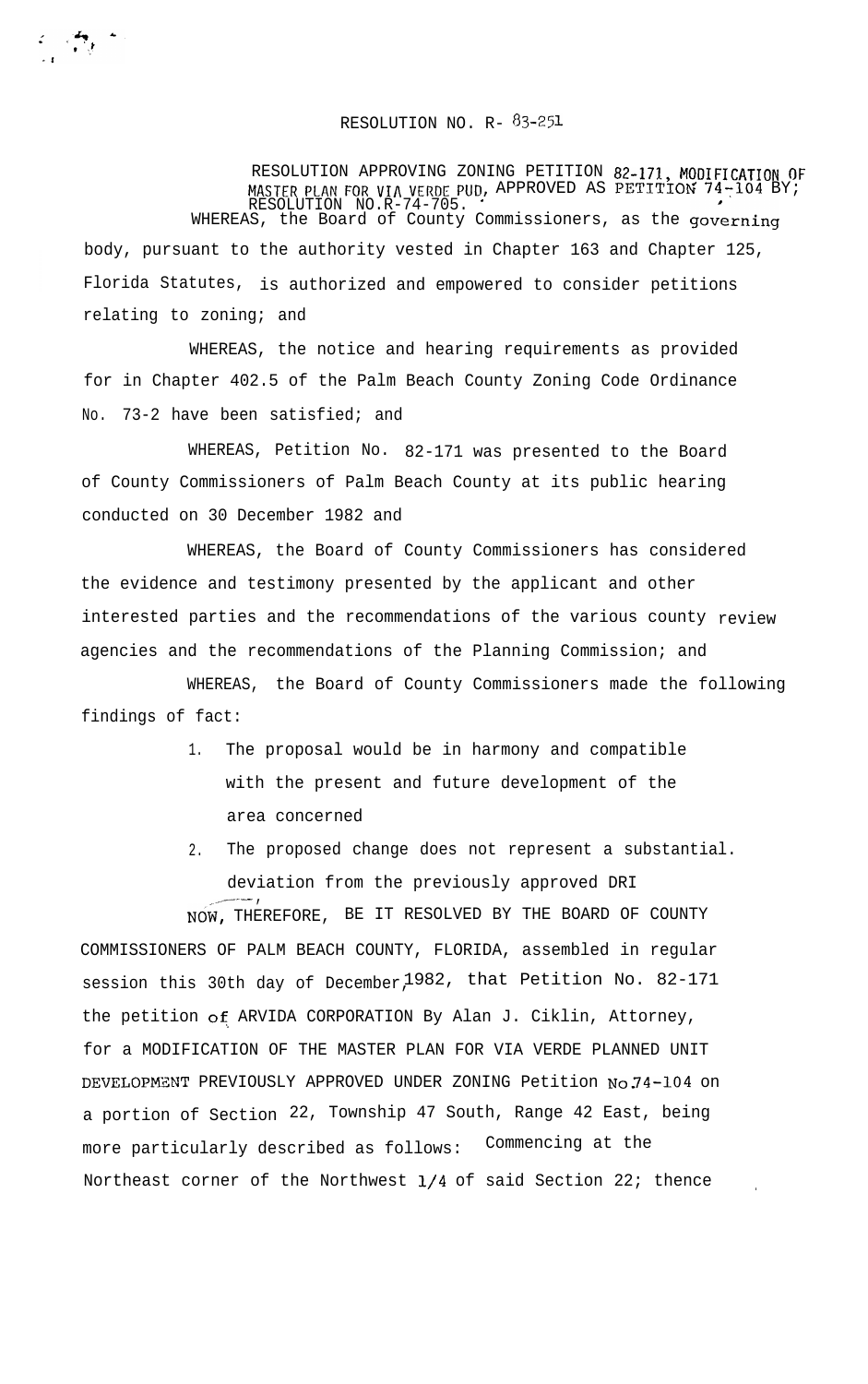South OO" 15'338" East, along the East line of said Northwest S/4 of Section 22, a distance of 1,055.34 feet; thence South 76° 59' 37" West, along the Southerly boundary of VISTA VERDE SECTION TWO OF VIA VERDE - P.U.D., as recorded in Plat Book 38, Pages 177 and \$78 a distance of 138.77 feet; thence South 28° 45' 00" West, a distance of 252.00 feet; thence South 57° 32' 30" East, a distance of \$27.63 feet to the Point of Beginning of this description; thence continue South 57° 32' 30" East a distance of 174.03 feet to a point on the East line of the said Northwest  $1/4$  of Section 22; thence continue South 57" 32' 30" East, a distance of 306.29 feet; thence South 00° 05' 00" East, a distance of 460.00 feet to a point of the arc of a circular curve to the left, whose radius point bears North OO" 05' 00" West from the last described point, the last five courses being coincident with the Easterly boundary of Tract A of Via Verde Plat No. 1, as recorded in Plat Book 31, Pages 103 and j-04, thence Easterly and Northerly along the arc of said curve, having a radius of 1,691.75 feet, an arc distance of 625.J.3 feet; thence North 20° 53' 54" East, a distance of 37.07 feet, the last two courses being coincident with the Northerly Right-of Way line of Verde Trail of Via Verde - P.U.D., as recorded in Plat Book 34, Page  $161$ , the last described point being a point on the arc of a circular curve to the right, whose radius point bear; North 63° 03' 08" East, from the last described point; thence Westerly and Northerly along the arc of said curve, having a radius of 1,185.OO feet, an arc distance of 572.16 feet to the Point of Tangency; thence North 00" 43' 00" East, a distance of 121.31 feet, the last two courses being coincident with the Westerly Right-of-Way line of Verde Trail North, as shown on the plats of Verde Trail of Via Verde - P.U.D., as recorded in Plat Book 34, Page 161, and the Plat of Open Door Estates of Via Verde - P.U.D., as recorded in Plat Book 33, Pages 101 and 102 thence South 83° 23' 45" West, a distance of 144.84 feet; thence North 86° 50' 07" West, a distance of 96.18 feet; thence North 77° 5]' 46" West, a distance of 95.00 feet; thence North 67" ] 2' 32" West, a distance of 102.77 feet; thence North

.

.'

 $\mathbf{p} = \mathbf{e}^{\mathrm{T}} \mathbf{h} \mathbf{e}^{-\frac{1}{2}}$